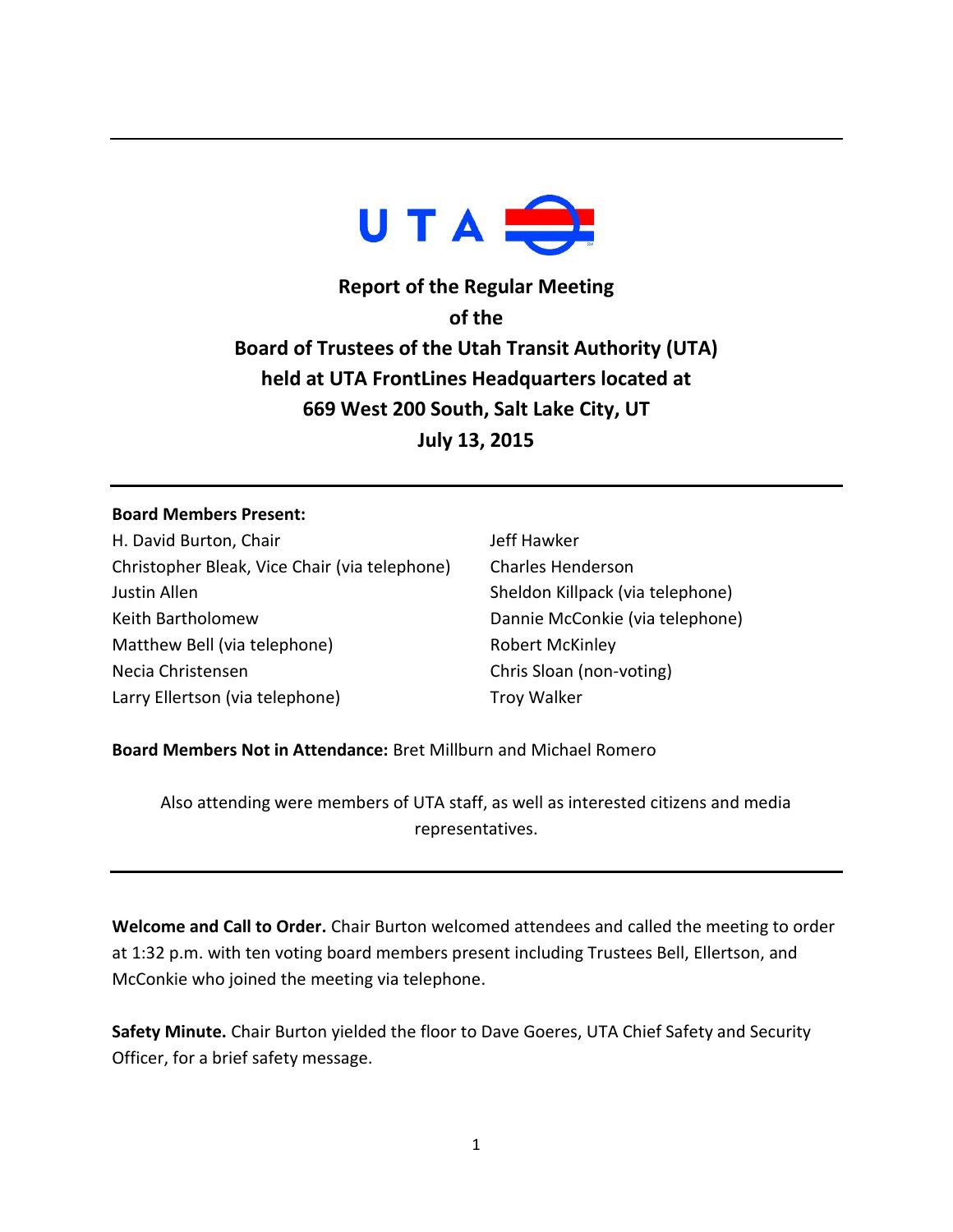**Swearing in of Trustees.** Rebecca Cruz, UTA Board Administrator, administered the oath of office to Keith Bartholomew.

Trustees Bleak and Killpack joined the meeting at 1:37 p.m. via telephone. Trustee Walker joined the meeting at 1:38 p.m.

**Public Comment.** No public comment was given.

## **Action Items.**

**R2015-07-02 – Resolution Amending the Declaration of Trust of the Integral Part Trust and the UTA Admin Retiree Medical and Dental Expense Reimbursement Plan.** A motion to approve the resolution was made by Trustee Christensen and seconded by Trustee Sloan. The motion carried by unanimous consent with thirteen aye votes, including aye votes from Vice Chair Bleak and Trustees Bell, Ellertson, Killpack, and McConkie via telephone.

**R2015-07-03 – Resolution Amending the Declaration of Trust of the Integral Part Trust and the UTA/ATU Bargaining Unit Retiree Medical and Dental Expense Reimbursement Plan.** A motion to approve the resolution was made by Trustee Sloan and seconded by Trustee Henderson. The motion carried by unanimous consent with fourteen aye votes, including aye votes from Vice Chair Bleak and Trustees Bell, Ellertson, Killpack, and McConkie via telephone.

**Items for Consent.** Consent items were comprised of the following:

- Approval of Minutes of June 24, 2015 Meeting Report
- April and May 2015 Performance Dashboards

There were no objections to the consent items and the items were deemed approved.

**President/CEO Report.** Michael Allegra, UTA President/CEO, delivered his monthly report, which included the following topics:

- Federal reauthorization
- Potential service increases
- Jordan Valley transit-oriented development
- Americans with Disabilities Act (ADA) 25-year anniversary